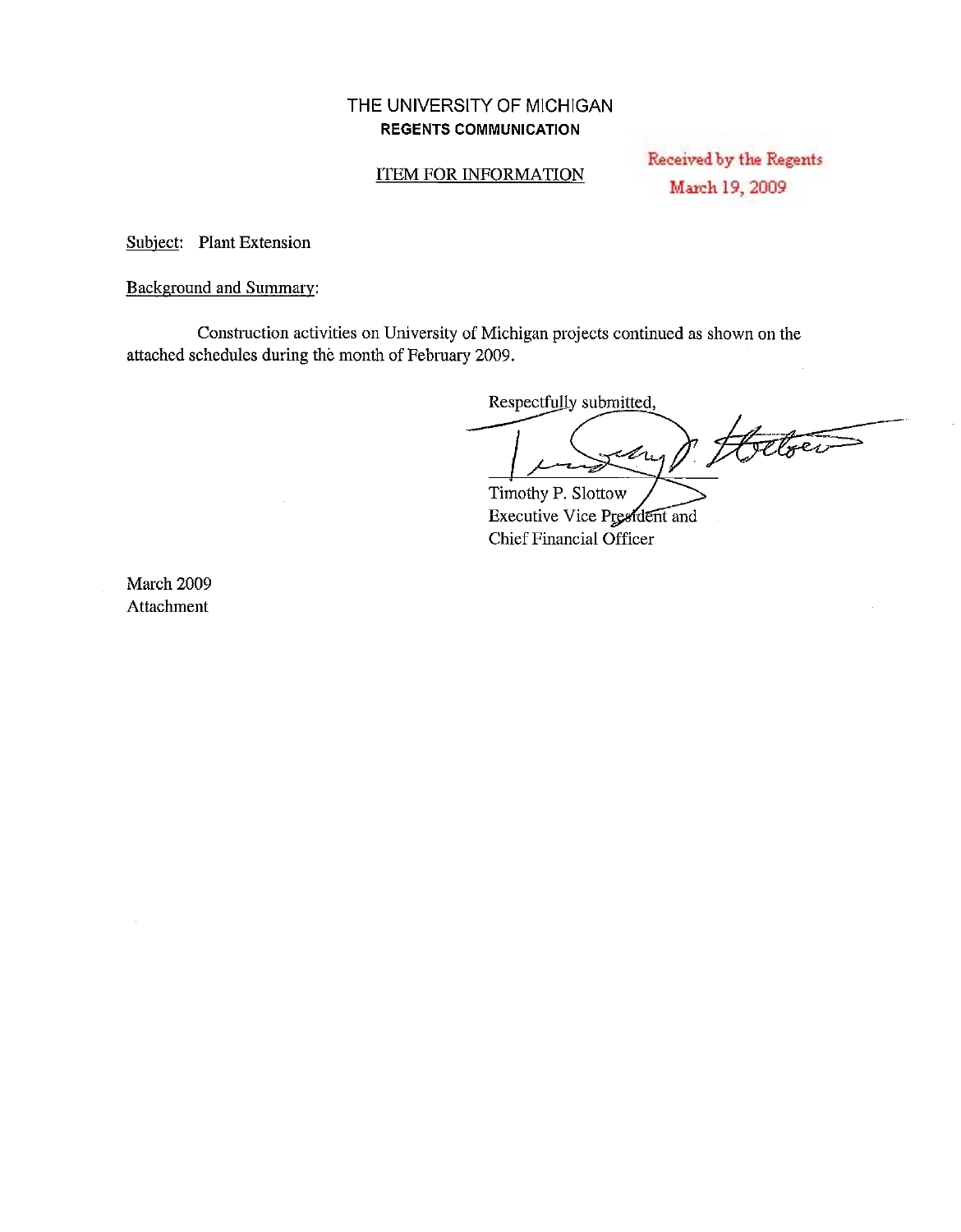March 2009

Status as of February 20, 2009

| Project                                                                                                                                       | Proposed<br>Project Budget | Source of Funds                                                                            |
|-----------------------------------------------------------------------------------------------------------------------------------------------|----------------------------|--------------------------------------------------------------------------------------------|
| Ann Arbor<br><b>ARCHITECT APPOINTED</b><br><b>Engineering Programs Building</b><br>Addition<br>Integrated Design Solutions, LLC               | \$<br>4,800,000            | College of Engineering resources                                                           |
| Player Development Center for Intercollegiate Basketball<br>Jickling Lyman Powell Associates, Inc.                                            | \$<br>23,200,000           | Athletic Department resources and<br>gifts                                                 |
| University Stores and Alexander G. Ruthven Museums<br>Building Museum of Zoology Collection Relocation and<br>Renovations<br>SmithGroup       | \$<br>20,000,000           | Investment proceeds                                                                        |
| Wall Street Office Building, East Parking Structure, and<br><b>Transit Center</b><br>Walker Parking Consultants and the S/L/A/M Collaborative | \$<br>48,600,000           | Parking resources, Hospitals and<br>Health Centers' resources, and<br>investment proceeds  |
| WORKING DRAWINGS IN PREPARATION<br>Art and Architecture Building Addition<br>The Miller Hull Partnership, LLP                                 | \$<br>13,000,000           | Taubman College of Architecture and<br>Urban Planning resources and<br>investment proceeds |
| François-Xavier Bagnoud Building<br><b>Ultra-Low Vibration Laboratory</b><br>Harley Ellis Deveraux                                            | \$<br>5,300,000            | College of Engineering resources                                                           |

 $\sim 10^6$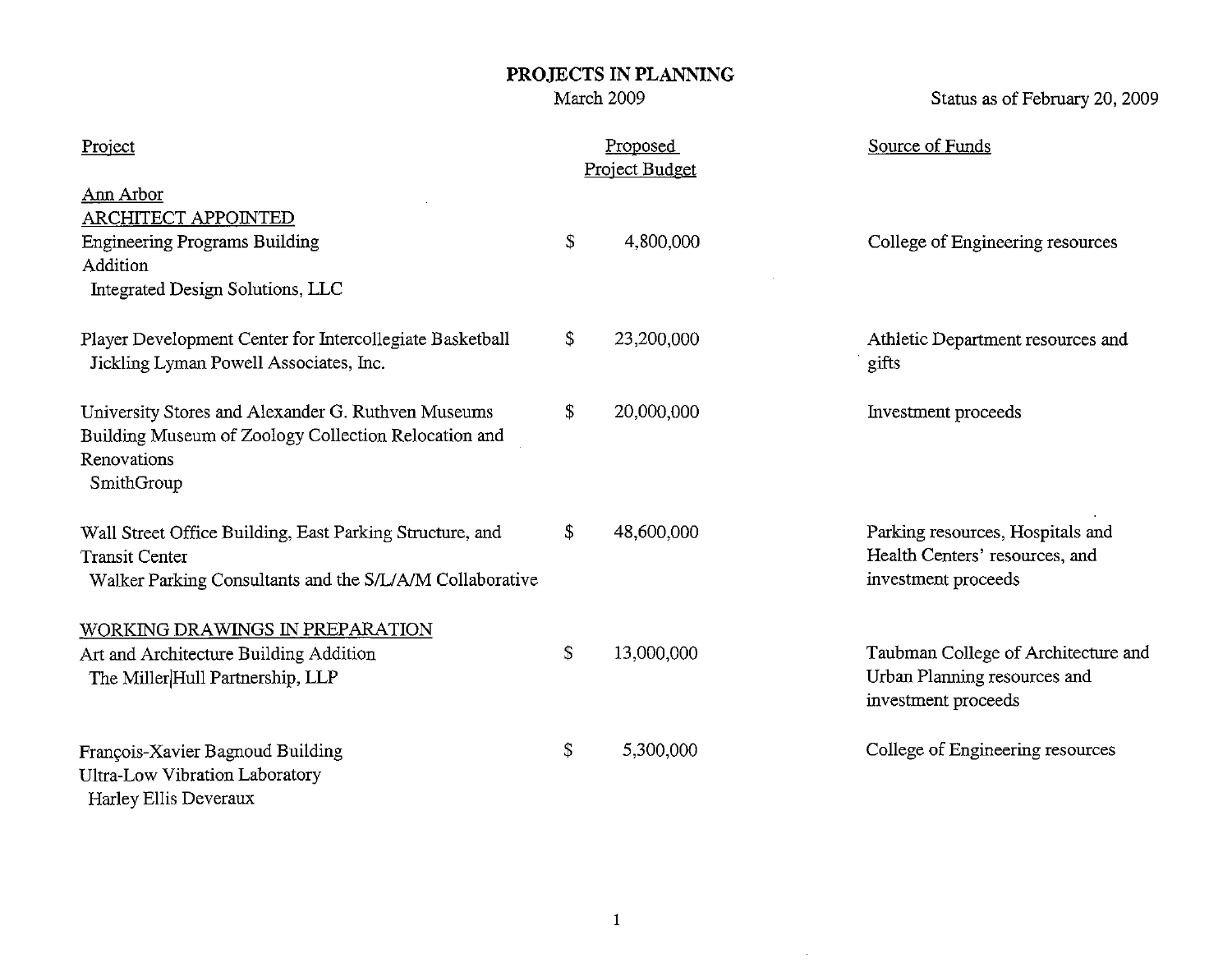March 2009

Status as of February 20, 2009

| Project                                                                                                                                              | Proposed<br>Project Budget | Source of Funds                                                                                 |
|------------------------------------------------------------------------------------------------------------------------------------------------------|----------------------------|-------------------------------------------------------------------------------------------------|
| WORKING DRAWINGS IN PREPARATION<br>Central Campus Area 2009 Utility Tunnel and Piping<br>Replacement<br>Fishbeck, Thompson, Carr & Huber, Inc.       | \$<br>6,600,000            | Utility resources                                                                               |
| East Quadrangle<br>Residential College Auditorium Renewal<br><b>UM-AEC</b>                                                                           | \$<br>2,100,000            | Gifts, General Fund resources, and<br>College of Literature, Science, and the<br>Arts resources |
| Environmental and Water Resources Engineering Building<br>Research Laboratories for Civil and Environmental<br>Engineering<br><b>UM-AEC</b>          | \$<br>1,200,000            | College of Engineering resources                                                                |
| Thomas Francis, Jr., Public Health Building<br>Infrastructure and Finishes Renewal<br>Integrated Design Solutions, LLC                               | \$<br>9,475,000            | School of Public Health resources and<br>investment proceeds                                    |
| Law School Academic Building and<br>Hutchins Hall Law School Commons Addition<br>Hartman-Cox in association with Integrated Design<br>Solutions, LLC | \$<br>102,000,000          | Gifts, investment proceeds, and Law<br>School resources                                         |
| Medical Science Unit II<br>Microbiology and Immunology Departments Renovations<br><b>UM-AEC</b>                                                      | \$<br>1,600,000            | Medical School resources                                                                        |

 $\sim 10^{-1}$ 

 $\mathcal{L}^{\text{max}}_{\text{max}}$  and  $\mathcal{L}^{\text{max}}_{\text{max}}$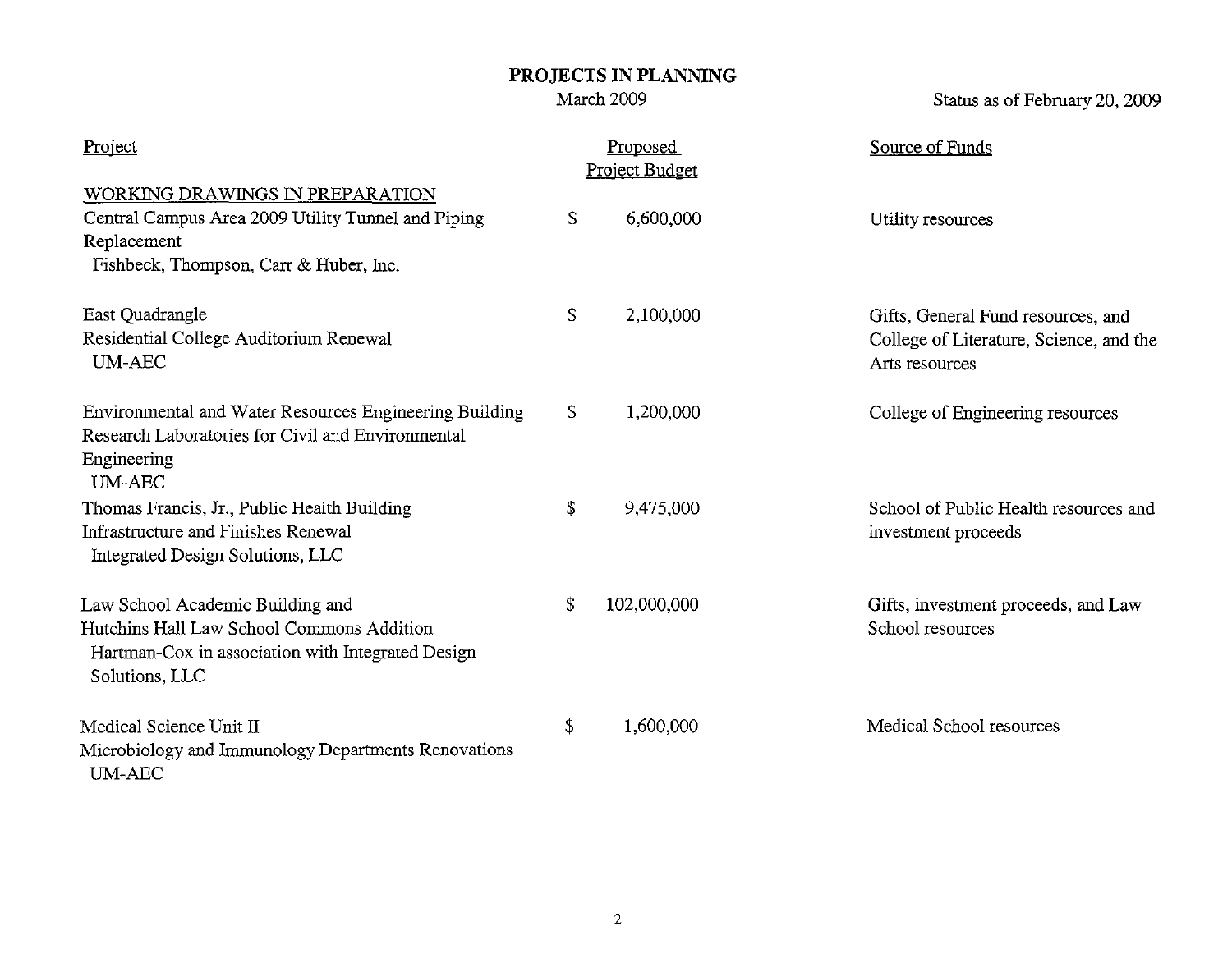March 2009

Status as of February 20, 2009

| Project                                                                                                                                            | Proposed<br>Project Budget | Source of Funds                              |
|----------------------------------------------------------------------------------------------------------------------------------------------------|----------------------------|----------------------------------------------|
| WORKING DRAWINGS IN PREPARATION<br>Molecular and Behavioral Neuroscience Institute Building<br>First Level Laboratory Renovations<br><b>UM-AEC</b> | \$<br>1,600,000            | Medical School resources                     |
| North Campus Switch Station<br><b>Transformer Upgrades</b><br><b>DTE</b> Energy                                                                    | \$<br>3,800,000            | Utility resources                            |
| Thompson Street Parking Structure Addition<br>Carl Walker Inc.                                                                                     | \$<br>15,700,000           | Parking resources and investment<br>proceeds |
| UMHHC C. S. Mott Children's and Women's Hospitals<br>Replacement Project<br>Shell Space Completion Project<br>HKS Architects, P.C.                 | \$<br>231,000,000          | Hospitals and Health Centers'<br>resources   |
| <b>UMHHC University Hospital</b><br>Air Handling Upgrades<br><b>MA</b> Engineering                                                                 | \$<br>2,500,000            | Hospitals and Health Centers'<br>resources   |
| <b>UMHHC University Hospital</b><br><b>Inpatient Adult Psychiatry Renovation</b><br>Hobbs and Black Associates, Inc.                               | \$<br>3,150,000            | Hospitals and Health Centers'<br>resources   |
| <b>UMHHC University Hospital</b><br>Inpatient Bed Expansion - Unit 7A<br>Integrated Design Solutions, LLC                                          | \$<br>4,200,000            | Hospitals and Health Centers'<br>resources   |

 $\sim 10^{-1}$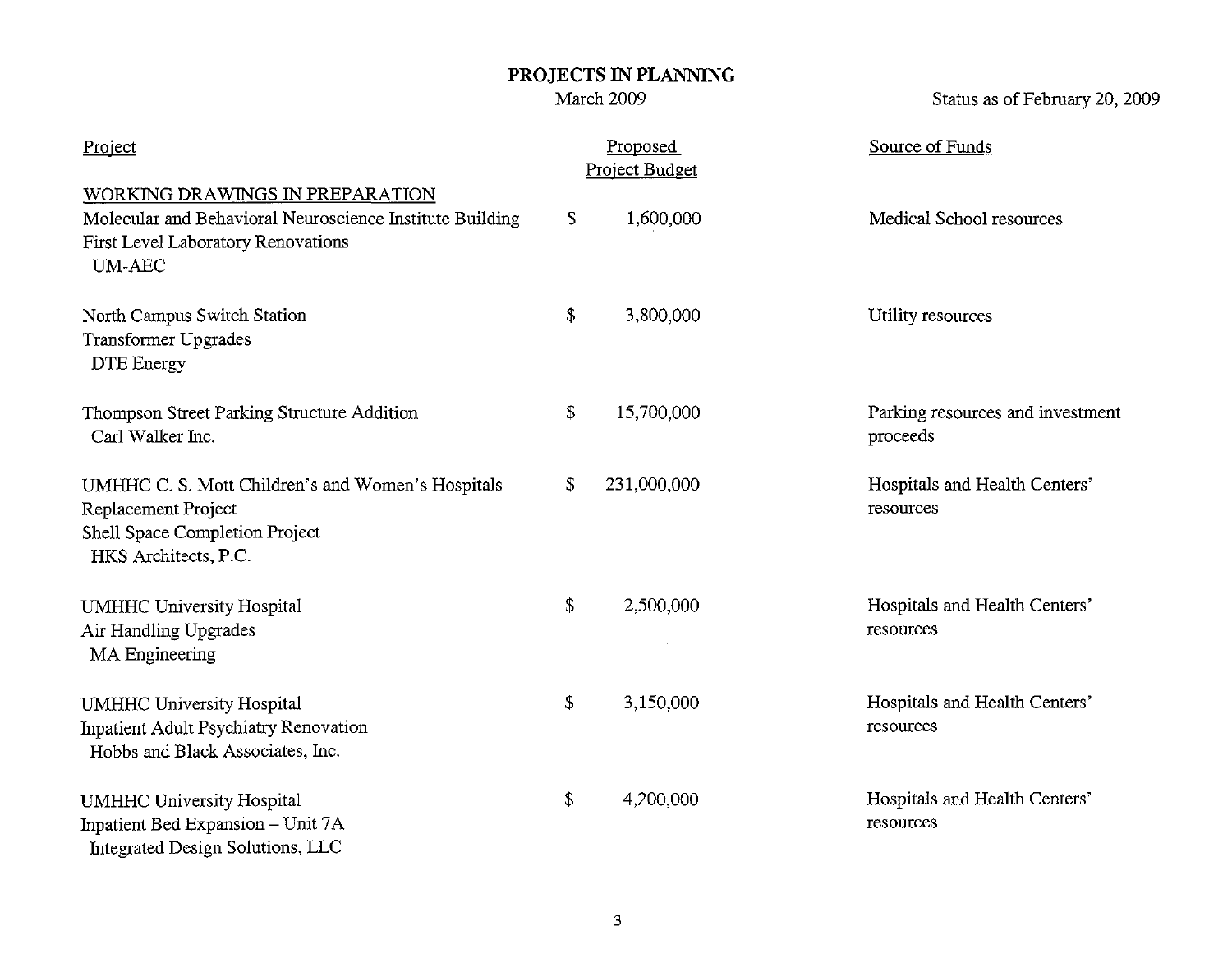March 2009

Status as of February 20, 2009

 $\sim$ 

| Project                                                                                                                                       | Proposed<br><b>Project Budget</b> | Source of Funds                            |
|-----------------------------------------------------------------------------------------------------------------------------------------------|-----------------------------------|--------------------------------------------|
| WORKING DRAWINGS IN PREPARATION<br><b>UMHHC University Hospital</b><br>Morgue Renovation<br>Ann Arbor Architects Collaborative                | \$<br>1,350,000                   | Hospitals and Health Centers'<br>resources |
| <b>UMHHC University Hospital</b><br>Positron Emission Tomography/Computed Tomography<br>Scanner Expansion<br>Integrated Design Solutions, LLC | \$<br>4,500,000                   | Hospitals and Health Centers'<br>resources |
| <b>UMHHC University Hospital</b><br>Process Chilled Water Expansion and New Cooling Tower<br>Integrated Design Solutions, LLC                 | \$<br>3,250,000                   | Hospitals and Health Centers'<br>resources |

 $\mathcal{L}^{\text{max}}_{\text{max}}$  and  $\mathcal{L}^{\text{max}}_{\text{max}}$ 

 $\sim 100$  km  $^{-1}$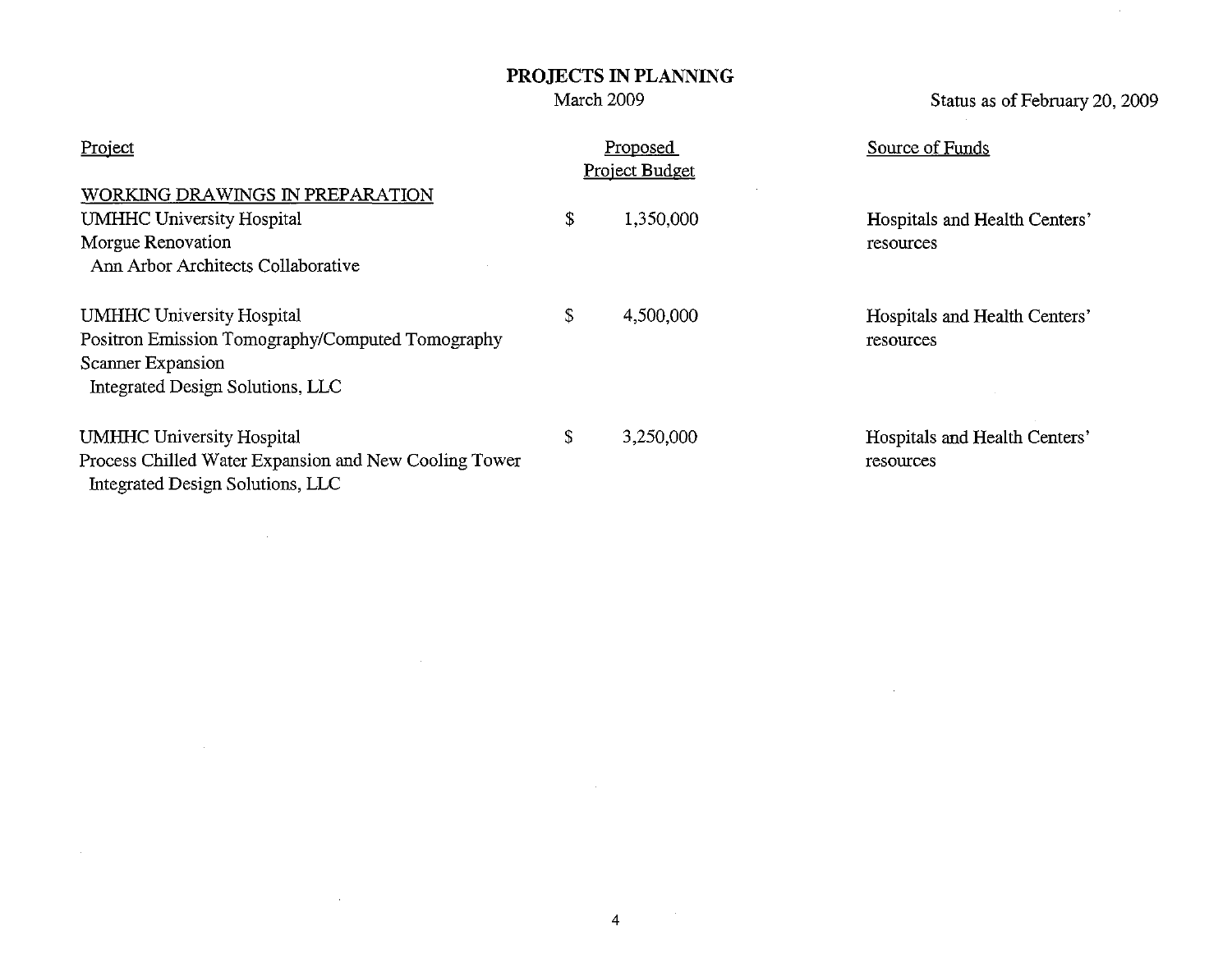Status as of February 20, 2009

 $\sim 10^{11}$ 

| NEW CONSTRUCTION PROJECTS                                                                                                  | <b>Project Budget</b> | Date<br>Construction<br>Started | Original<br>Completion<br><b>Date</b> | Current<br>Completion<br>Date | Source of Funds                                              |
|----------------------------------------------------------------------------------------------------------------------------|-----------------------|---------------------------------|---------------------------------------|-------------------------------|--------------------------------------------------------------|
| Ann Arbor<br>Business Administration Executive Dormitory and<br>Sam Wyly Hall Guest Room Area Renovations<br><b>UM-AEC</b> | \$<br>4,000,000       | Jan-09                          | Sep-09                                | Sep-09                        | Stephen M. Ross School of<br><b>Business resources</b>       |
| Camp Davis Rocky Mountain Field Station<br>Cabin Replacement and Infrastructure Improvement<br>Strout Architects, Inc.     | \$<br>1,350,000       | Dec-08                          | Sep-09                                | $Sep-09$                      | College of Literature,<br>Science, and the Arts<br>resources |
| Central Power Plant<br>Replacement Steam Turbine<br><b>UM-AEC</b>                                                          | \$<br>2,000,000       | $Jul-08$                        | $Dec-09$                              | $Dec-09$                      | Utility resources                                            |
| Central Power Plant<br>2.4kV Switchgear Upgrade<br><b>CDA</b> Associates                                                   | \$<br>2,550,000       | Apr-08                          | Sep-09                                | Sep-09                        | Utility resources                                            |
| Central Power Plant<br>Water Treatment System Improvements<br>Black & Veatch                                               | \$<br>1,550,000       | Aug-08                          | Mar-09                                | Mar-09                        | Utility resources                                            |
| William W. Cook Legal Research Library<br>Elevator Replacement<br><b>UM-AEC</b>                                            | \$<br>1,800,000       | Feb-09                          | $Jun-10$                              | $Jun-10$                      | Investment proceeds                                          |

 $\sim 30$ 

 $\sim 10^{-1}$ 

 $\sim 10^{11}$  km s  $^{-1}$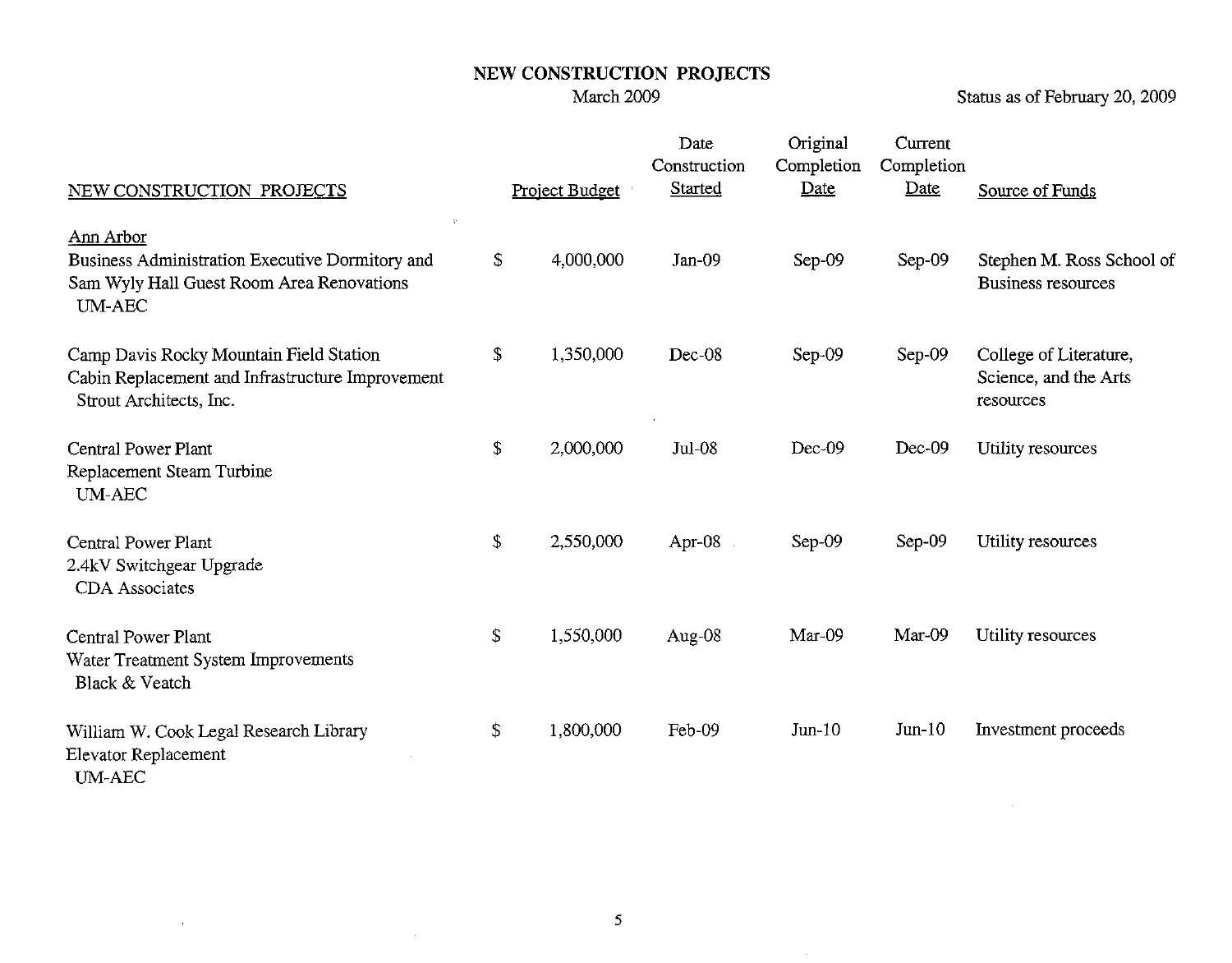Status as of February 20, 2009

 $\ddot{\phantom{a}}$ 

| NEW CONSTRUCTION PROJECTS                                                                                         | Project Budget   | Date<br>Construction<br><b>Started</b> | Original<br>Completion<br>Date | Current<br>Completion<br>Date | Source of Funds                                   |
|-------------------------------------------------------------------------------------------------------------------|------------------|----------------------------------------|--------------------------------|-------------------------------|---------------------------------------------------|
| William W. Cook Legal Research Library and<br>Hutchins Hall<br>Lighting Improvements<br>Lord Aeck & Sargent, Inc. | \$<br>6,500,000  | Feb-08                                 | Mar-09                         | Mar-09                        | Gift to the Law School and<br>investment proceeds |
| East University Chiller Plant<br>New Chiller<br><b>UM-AEC</b>                                                     | \$<br>2,700,000  | Aug-08                                 | Sep-09                         | Sep-09                        | Investment proceeds                               |
| Ford Nuclear Reactor Decommissioning<br><b>CH2M Hill</b>                                                          | \$<br>14,400,000 | Dec-05                                 | Mar-08                         | Mar-09                        | Investment proceeds                               |
| Thomas Francis, Jr., Public Health Building<br>Elevator Replacement<br>UM-AEC                                     | \$<br>1,500,000  | Sep-08                                 | $Mar-10$                       | $Mar-10$                      | General Fund resources                            |
| Indoor Practice Facility for Intercollegiate Football<br>Jickling Lyman Powell Associates, Inc.                   | \$<br>26,100,000 | Dec-07                                 | $Dec-09$                       | Dec-09                        | <b>Athletic Department</b><br>resources and gifts |
| Institute for Social Research<br>Heating, Ventilation and Air Conditioning Upgrades<br><b>UM-AEC</b>              | \$<br>2,000,000  | $Jan-08$                               | Sep-08                         | $Mar-09$                      | Investment proceeds                               |
| Intercollegiate Athletics Soccer Fields<br><b>JJR</b>                                                             | \$<br>2,800,000  | Jul-07                                 | $Sep-08$                       | $Jun-09$                      | <b>Athletic Department</b><br>resources           |

 $\label{eq:2.1} \frac{1}{\sqrt{2}}\sum_{i=1}^n\frac{1}{\sqrt{2}}\sum_{j=1}^n\frac{1}{\sqrt{2}}\sum_{j=1}^n\frac{1}{\sqrt{2}}\sum_{j=1}^n\frac{1}{\sqrt{2}}\sum_{j=1}^n\frac{1}{\sqrt{2}}\sum_{j=1}^n\frac{1}{\sqrt{2}}\sum_{j=1}^n\frac{1}{\sqrt{2}}\sum_{j=1}^n\frac{1}{\sqrt{2}}\sum_{j=1}^n\frac{1}{\sqrt{2}}\sum_{j=1}^n\frac{1}{\sqrt{2}}\sum_{j=1}^n\frac$ 

 $\sim 100$ 

 $\sim$   $\sim$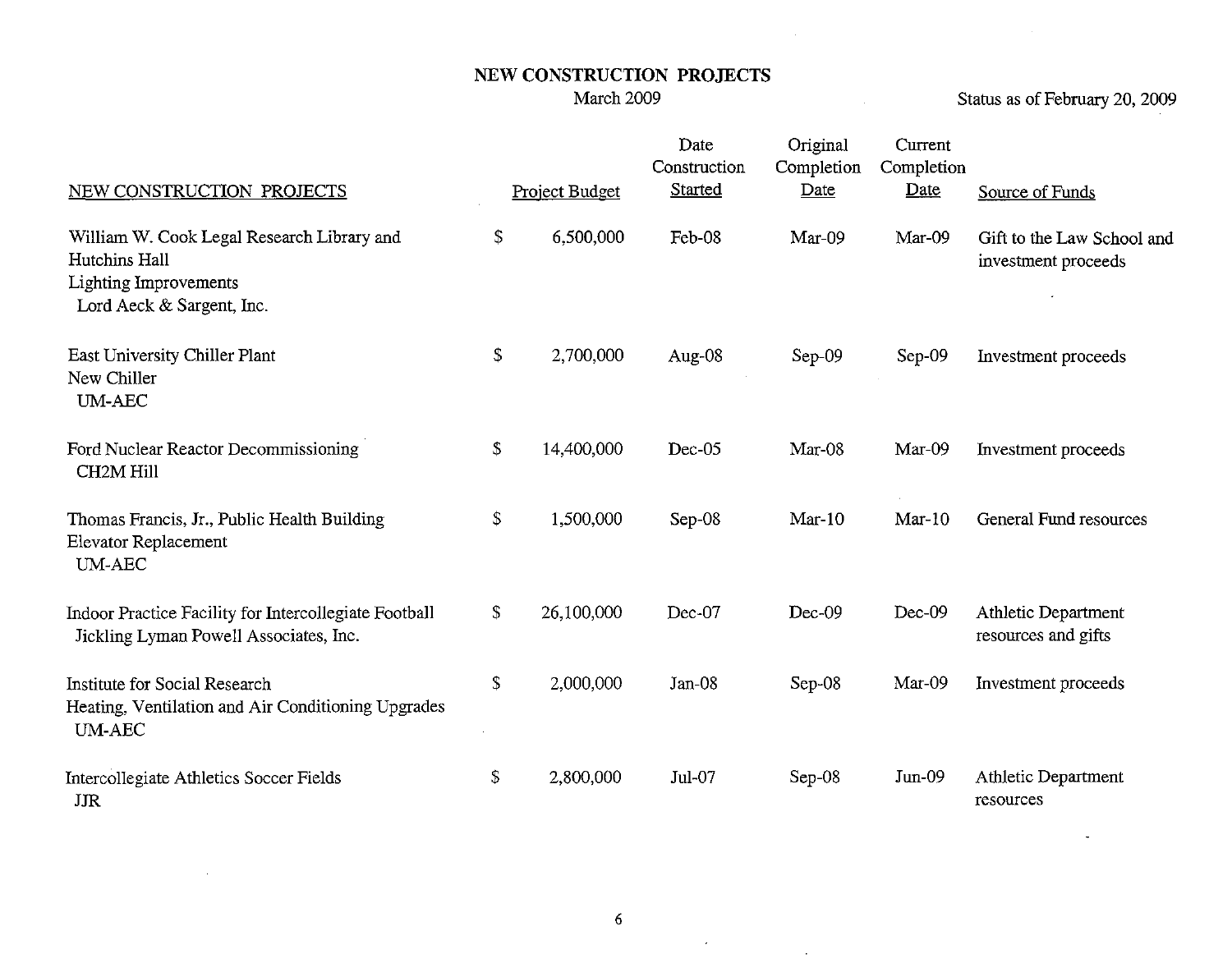$\sim 10^{11}$ 

Status as of February 20, 2009

| NEW CONSTRUCTION PROJECTS                                                                                    | Project Budget    | Date<br>Construction<br><b>Started</b> | Original<br>Completion<br>Date | Current<br>Completion<br>Date | Source of Funds                                                                                   |
|--------------------------------------------------------------------------------------------------------------|-------------------|----------------------------------------|--------------------------------|-------------------------------|---------------------------------------------------------------------------------------------------|
| W. K. Kellogg Eye Center<br>Chiller Replacement<br><b>UM-AEC</b>                                             | \$<br>1,950,000   | Dec-08                                 | $Jun-09$                       | $Jun-09$                      | <b>General Fund resources</b>                                                                     |
| W. K. Kellogg Institute and Dental Building<br>Elevator Replacement<br><b>UM-AEC</b>                         | \$<br>1,500,000   | Aug-07                                 | Mar-09                         | Mar-09                        | Investment proceeds                                                                               |
| W. K. Kellogg Institute and Dental Building<br>2008 Exterior Repairs<br><b>UM-AEC</b>                        | \$<br>1,600,000   | Oct-08                                 | Sep-09                         | $Sep-09$                      | Investment proceeds                                                                               |
| W.K. Kellogg Institute and Dental Building<br>Information Technology Infrastructure Upgrade<br><b>UM-AEC</b> | \$<br>4,500,000   | Feb-09                                 | $Sep-10$                       | $Sep-10$                      | Investment proceeds                                                                               |
| <b>KMS Building</b><br>Medical School Faculty Group Practice Billing<br>Leasehold Improvements <sup>1</sup>  | \$<br>1,600,000   | Aug-08                                 | $Jun-09$                       | $Jun-09$                      | Medical School resources                                                                          |
| Life Sciences Institute Building<br>Cryo-Electron Microscopy Suite<br>SmithGroup                             | \$<br>1,800,000   | <b>Nov-08</b>                          | $Jun-09$                       | $Jun-09$                      | Resources from the Office<br>of the Provost, Medical<br>School and the Life<br>Sciences Institute |
| Michigan Stadium Renovation and Expansion Project<br>HNTB Michigan Architecture, Inc.                        | \$<br>226,000,000 | $Jul-07$                               | $Dec-10$                       | $Dec-10$                      | Athletic Department<br>resources and gifts                                                        |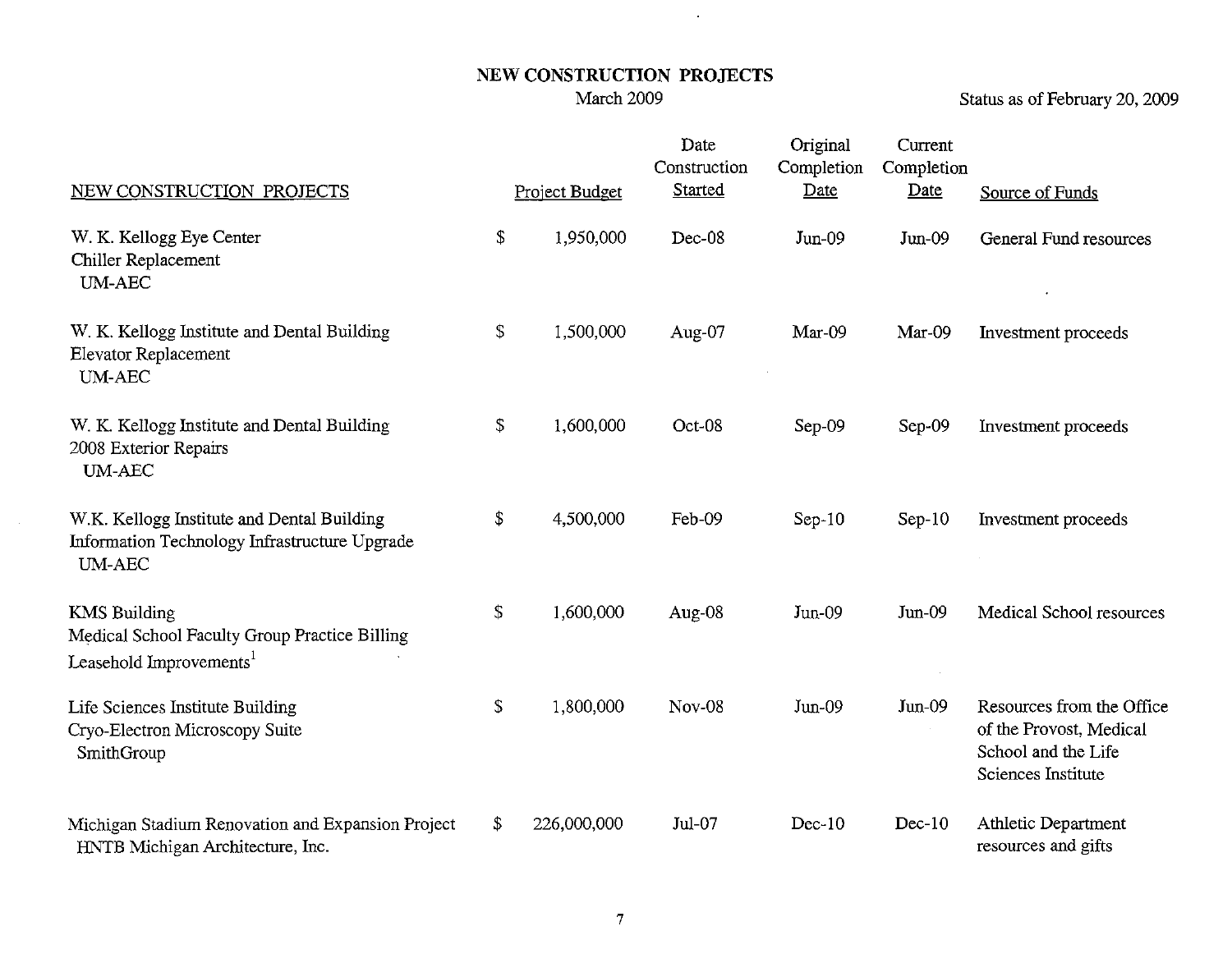Status as of February 20, 2009

| NEW CONSTRUCTION PROJECTS                                                      | Project Budget    | Date<br>Construction<br>Started | Original<br>Completion<br>Date | Current<br>Completion<br>Date | Source of Funds                                                                                                                                 |
|--------------------------------------------------------------------------------|-------------------|---------------------------------|--------------------------------|-------------------------------|-------------------------------------------------------------------------------------------------------------------------------------------------|
| Michigan Wrestling Center<br>Jickling Lyman Powell Associates, Inc.            | \$<br>5,500,000   | Oct-08                          | Dec-09                         | Dec-09                        | Athletic Department<br>resources and gifts                                                                                                      |
| Modern Languages Building<br>Chilled Water Plant Expansion<br><b>UM-AEC</b>    | \$<br>3,400,000   | Dec-08                          | Sep-09                         | $Sep-09$                      | Utility and General Fund<br>resources                                                                                                           |
| Earl V. Moore Building<br>Infrastructure Improvements<br><b>SHW Group</b>      | \$<br>5,000,000   | Feb-09                          | $Dec-09$                       | $Dec-09$                      | Investment proceeds and<br>Utility resources                                                                                                    |
| North Quad Residential and Academic Complex<br>Einhorn Yaffee Prescott         | \$<br>175,000,000 | Dec-06                          | $Sep-10$                       | $Sep-10$                      | Resources from University<br>Housing, the Provost<br>Office, the College of<br>Literature, Science, and the<br>Arts, and investment<br>proceeds |
| Alexander G. Ruthven Museums Building<br>Elevator Replacement<br><b>UM-AEC</b> | \$<br>1,500,000   | Feb-09                          | $Mar-10$                       | $Mar-10$                      | <b>General Fund Resources</b>                                                                                                                   |
| Madelon Louisa Stockwell Hall Renovation<br>Goody Clancy & Associates          | \$<br>39,600,000  | Mar-08                          | $Sep-09$                       | Sep-09                        | Housing resources and<br>investment proceeds                                                                                                    |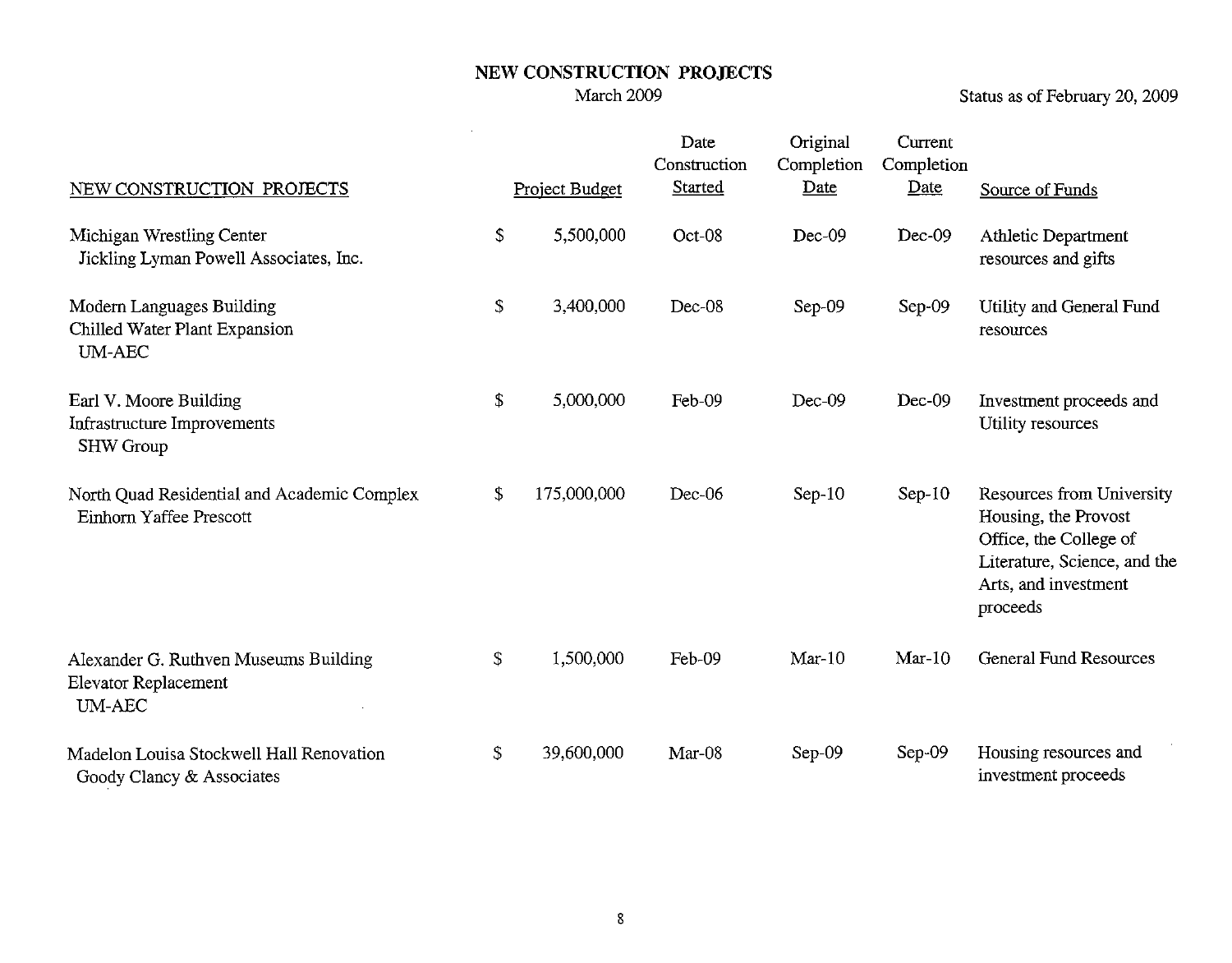Status as of February 20, 2009

| NEW CONSTRUCTION PROJECTS                                                                                                             | Project Budget    | Date<br>Construction<br><b>Started</b> | Original<br>Completion<br>Date | Current<br>Completion<br>Date | Source of Funds                                                            |
|---------------------------------------------------------------------------------------------------------------------------------------|-------------------|----------------------------------------|--------------------------------|-------------------------------|----------------------------------------------------------------------------|
| A. Alfred Taubman Medical Library<br><b>Elevator Replacement</b><br><b>UM-AEC</b>                                                     | \$<br>1,500,000   | Oct-07                                 | $Jun-09$                       | Jun-09                        | Investment proceeds                                                        |
| Towsley Center for Children Replacement Facility<br>Integrated Design Solutions, LLC                                                  | \$<br>8,000,000   | Aug-08                                 | $Dec-09$                       | Dec-09                        | Investment proceeds                                                        |
| UMHHC Briarwood 2 and 4 Renovations<br>A <sub>3</sub> C                                                                               | \$<br>4,775,000   | Sep-08                                 | $Sep-09$                       | Sep-09                        | Hospitals and Health<br>Centers' resources                                 |
| <b>UMHHC Data Center Project</b><br>X-nth, Inc.                                                                                       | \$<br>50,900,000  | Oct-08                                 | $Jun-10$                       | $Jun-10$                      | Hospitals and Health<br>Centers' resources                                 |
| <b>UMHHC Domino's Farms Leasehold Improvements</b><br>for the Division of Metabolism, Endocrinology and<br>Diabetes <sup>1</sup>      | \$<br>4,500,000   | Oct-08                                 | $Sep-09$                       | $Sep-09$                      | Hospitals and Health<br>Centers' resources                                 |
| UMHHC East Mechanical Building and Simpson<br><b>Circle Parking Structure</b><br>Chilled Water Loop Improvements 2007<br>Wolf Wineman | \$<br>3,740,000   | Apr-08                                 | Mar-09                         | Mar-09                        | Hospitals and Health<br>Centers' resources                                 |
| <b>UMHHC</b> Eye Center Expansion<br>TSA of Massachusetts, LLP                                                                        | \$<br>132,000,000 | $Jan-07$                               | $Mar-10$                       | $Mar-10$                      | Hospitals and Health<br>Centers' and Medical<br>School resources and gifts |

 $\sim$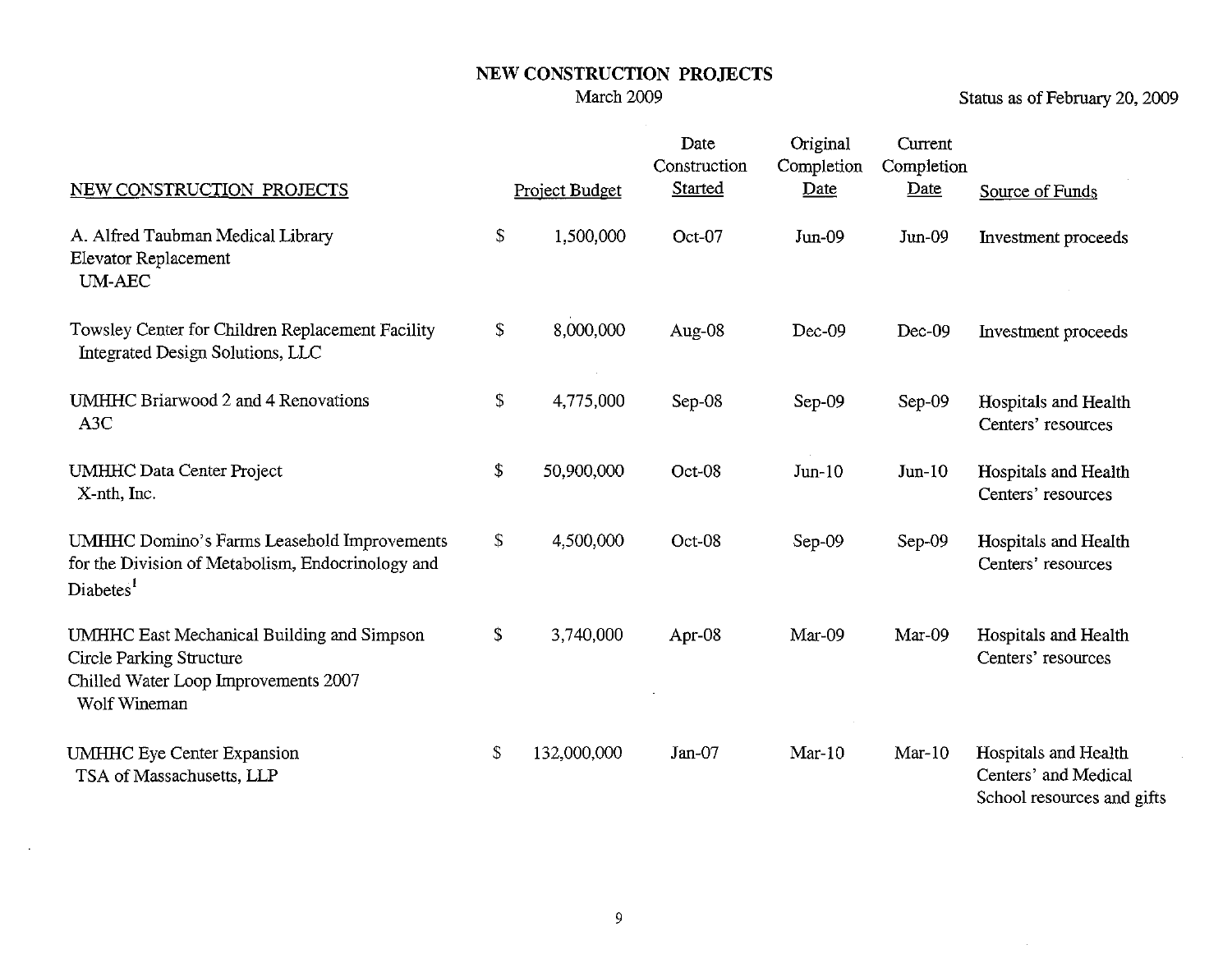$\mathcal{A}$ 

Status as of February 20, 2009

| NEW CONSTRUCTION PROJECTS                                                                                                             | Project Budget    | Date<br>Construction<br>Started | Original<br>Completion<br>Date | Current<br>Completion<br>Date | Source of Funds                                         |
|---------------------------------------------------------------------------------------------------------------------------------------|-------------------|---------------------------------|--------------------------------|-------------------------------|---------------------------------------------------------|
| UMHHC C. S. Mott Children's and Women's<br>Hospitals Replacement Project<br>HKS Architects, P.C.                                      | \$<br>523,000,000 | Feb-07                          | $Jun-11$                       | $Jun-12$                      | Hospitals and Health<br>Centers' resources and<br>gifts |
| UMHHC A. Alfred Taubman Health Care Center<br>Level B1 Medical Observation Unit<br>Integrated Design Solutions, LLC                   | \$<br>5,900,000   | Dec-08                          | Sep-09                         | Sep-09                        | Hospitals and Health<br>Centers' resources              |
| UMHHC A. Alfred Taubman Health Care Center<br>Registration Area Renovations on Levels 1-3<br>Ann Arbor Architects Collaborative       | \$<br>1,390,000   | $Jan-09$                        | $Dec-10$                       | $Dec-10$                      | Hospitals and Health<br>Centers' resources              |
| UMHHC A. Alfred Taubman Health Care Center<br>Second Level Clinic Entry Renovations<br>Integrated Design Solutions, LLC               | \$<br>4,482,000   | Aug-08                          | Dec-09                         | Dec-09                        | Hospitals and Health<br>Centers' resources              |
| <b>UMHHC University Hospital</b><br>Computed Tomography and Interventional Radiology<br>Expansion<br>Integrated Design Solutions, LLC | \$<br>21,100,000  | $Jun-08$                        | Apr-09                         | Apr-09                        | Hospitals and Health<br>Centers' resources              |
| <b>UMHHC University Hospital</b><br>Magnetic Resonance Imaging Expansion<br>Integrated Design Solutions, LLC                          | \$<br>8,000,000   | Jan-08                          | Dec-08                         | Mar-09                        | Hospitals and Health<br>Centers' resources              |

 $\label{eq:2.1} \frac{1}{\sqrt{2\pi}}\int_{0}^{\infty} \frac{d\mu}{\sqrt{2\pi}}\,d\mu\,d\mu\,d\mu\,.$